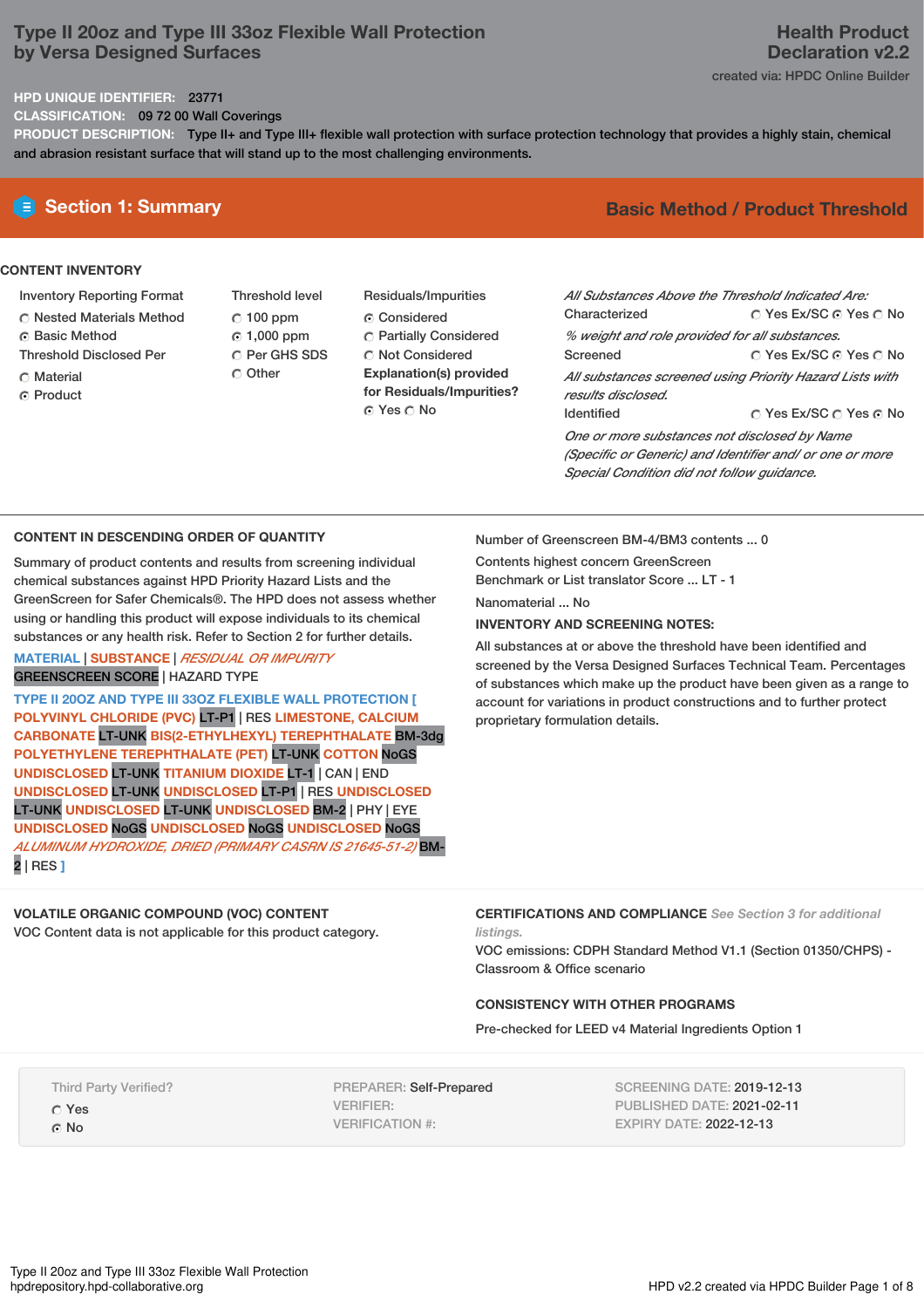*This section lists contents in a product based on specific threshold(s) and reports detailed health information including hazards. This HPD uses the inventory method indicated above, which is one of three possible methods:*

- *Basic Inventory method with Product-level threshold.*
- *Nested Material Inventory method with Product-level threshold*
- *Nested Material Inventory method with individual Material-level thresholds*

*Definitions and requirements for the three inventory methods and requirements for each data field can be found in the HPD Open Standard version 2.2, available on the HPDC website at: [www.hpd-collaborative.org/hpd-2-2-standard](https://www.hpd-collaborative.org/hpd-2-2-standard)*

| TYPE II 200Z AND TYPE III 330Z FLEXIBLE WALL PROTECTION                       |                                                                                                                                         |                      |                                                       |
|-------------------------------------------------------------------------------|-----------------------------------------------------------------------------------------------------------------------------------------|----------------------|-------------------------------------------------------|
| PRODUCT THRESHOLD: 1000 ppm                                                   |                                                                                                                                         |                      | RESIDUALS AND IMPURITIES CONSIDERED: Yes              |
| Team.                                                                         | RESIDUALS AND IMPURITIES NOTES: Residuals and Impurities have been considered for this product by the Versa Designed Surfaces Technical |                      |                                                       |
| OTHER PRODUCT NOTES: NA                                                       |                                                                                                                                         |                      |                                                       |
| <b>POLYVINYL CHLORIDE (PVC)</b>                                               |                                                                                                                                         |                      | ID: 9002-86-2                                         |
|                                                                               | HAZARD SCREENING METHOD: Pharos Chemical and Materials Library HAZARD SCREENING DATE: 2019-12-13                                        |                      |                                                       |
| $\%$ : 35.0000 - 45.0000                                                      | GS: LT-P1                                                                                                                               |                      | RC: None NANO: No SUBSTANCE ROLE: Structure component |
| <b>HAZARD TYPE</b>                                                            | <b>AGENCY AND LIST TITLES</b>                                                                                                           | <b>WARNINGS</b>      |                                                       |
| <b>RES</b><br><b>AOEC - Asthmagens</b><br>Asthmagen (Rs) - sensitizer-induced |                                                                                                                                         |                      |                                                       |
| SUBSTANCE NOTES: Substrate component.                                         |                                                                                                                                         |                      |                                                       |
| <b>LIMESTONE, CALCIUM CARBONATE</b>                                           |                                                                                                                                         |                      | ID: 1317-65-3                                         |
|                                                                               | HAZARD SCREENING METHOD: Pharos Chemical and Materials Library HAZARD SCREENING DATE: 2019-12-13                                        |                      |                                                       |
| %: $22,0000 - 32,0000$                                                        | <b>GS: LT-UNK</b>                                                                                                                       |                      | RC: None NANO: No SUBSTANCE ROLE: Structure component |
| <b>HAZARD TYPE</b>                                                            | <b>AGENCY AND LIST TITLES</b>                                                                                                           | <b>WARNINGS</b>      |                                                       |
| None found                                                                    |                                                                                                                                         |                      | No warnings found on HPD Priority Hazard Lists        |
| SUBSTANCE NOTES: Substrate component.                                         |                                                                                                                                         |                      |                                                       |
| <b>BIS(2-ETHYLHEXYL) TEREPHTHALATE</b>                                        |                                                                                                                                         |                      | ID: 6422-86-2                                         |
|                                                                               | HAZARD SCREENING METHOD: Pharos Chemical and Materials Library HAZARD SCREENING DATE: 2019-12-13                                        |                      |                                                       |
| %: $12,0000 - 22,0000$                                                        | GS: BM-3dg                                                                                                                              | RC: None<br>NANO: No | <b>SUBSTANCE ROLE: Plasticizer</b>                    |
| <b>HAZARD TYPE</b>                                                            | <b>AGENCY AND LIST TITLES</b>                                                                                                           | <b>WARNINGS</b>      |                                                       |
| None found                                                                    |                                                                                                                                         |                      | No warnings found on HPD Priority Hazard Lists        |
| SUBSTANCE NOTES: Substrate component.                                         |                                                                                                                                         |                      |                                                       |
| POLYETHYLENE TEREPHTHALATE (PET)                                              |                                                                                                                                         |                      | ID: 25038-59-9                                        |
|                                                                               | HAZARD SCREENING METHOD: Pharos Chemical and Materials Library HAZARD SCREENING DATE: 2019-12-13                                        |                      |                                                       |
|                                                                               |                                                                                                                                         |                      |                                                       |

Type II 20oz and Type III 33oz Flexible Wall Protection<br>hpdrepository.hpd-collaborative.org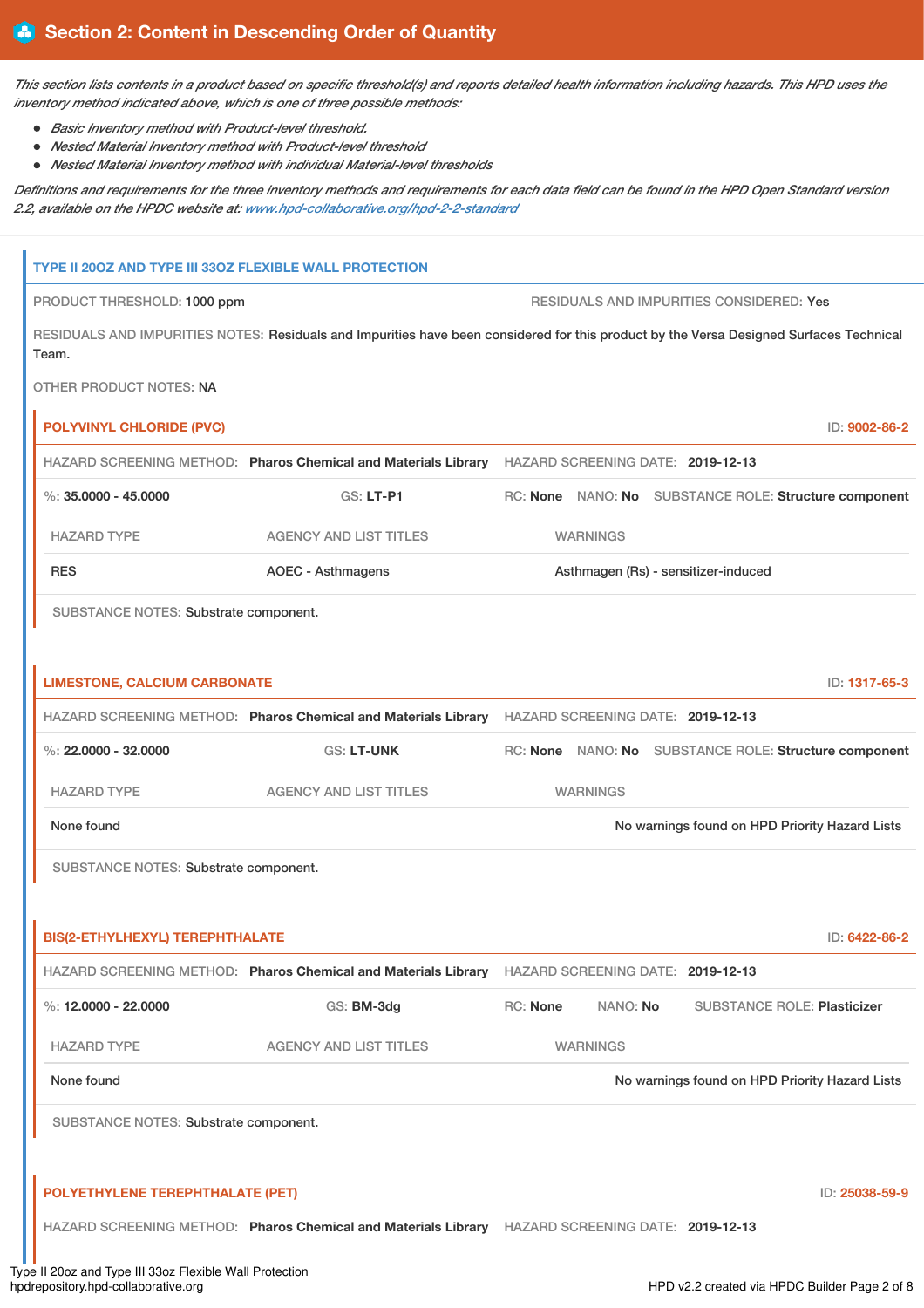| %: $10,0000 - 14,0000$                                                                                                                                                                                                                             | GS: LT-UNK                                                                                            | RC: None NANO: No SUBSTANCE ROLE: Structure component                                                                             |  |  |
|----------------------------------------------------------------------------------------------------------------------------------------------------------------------------------------------------------------------------------------------------|-------------------------------------------------------------------------------------------------------|-----------------------------------------------------------------------------------------------------------------------------------|--|--|
| <b>HAZARD TYPE</b>                                                                                                                                                                                                                                 | <b>AGENCY AND LIST TITLES</b>                                                                         | <b>WARNINGS</b>                                                                                                                   |  |  |
| None found                                                                                                                                                                                                                                         | No warnings found on HPD Priority Hazard Lists                                                        |                                                                                                                                   |  |  |
|                                                                                                                                                                                                                                                    | SUBSTANCE NOTES: This substance is a component of the woven backing.                                  |                                                                                                                                   |  |  |
|                                                                                                                                                                                                                                                    |                                                                                                       |                                                                                                                                   |  |  |
| <b>COTTON</b>                                                                                                                                                                                                                                      |                                                                                                       | ID: Not registered                                                                                                                |  |  |
|                                                                                                                                                                                                                                                    | HAZARD SCREENING METHOD: Pharos Chemical and Materials Library                                        | HAZARD SCREENING DATE: 2019-12-13                                                                                                 |  |  |
| $\%$ : 3.0000 - 9.0000                                                                                                                                                                                                                             | <b>GS: NoGS</b>                                                                                       | RC: None NANO: No SUBSTANCE ROLE: Structure component                                                                             |  |  |
| <b>HAZARD TYPE</b>                                                                                                                                                                                                                                 | <b>AGENCY AND LIST TITLES</b>                                                                         | <b>WARNINGS</b>                                                                                                                   |  |  |
| None found                                                                                                                                                                                                                                         |                                                                                                       | No warnings found on HPD Priority Hazard Lists                                                                                    |  |  |
|                                                                                                                                                                                                                                                    | SUBSTANCE NOTES: This substance is a component of the woven fabric backing.                           |                                                                                                                                   |  |  |
|                                                                                                                                                                                                                                                    |                                                                                                       |                                                                                                                                   |  |  |
| <b>UNDISCLOSED</b>                                                                                                                                                                                                                                 |                                                                                                       | ID: Undisclosed                                                                                                                   |  |  |
|                                                                                                                                                                                                                                                    |                                                                                                       | HAZARD SCREENING METHOD: Pharos Chemical and Materials Library HAZARD SCREENING DATE: 2019-12-13                                  |  |  |
| %: $1.0000 - 3.0000$                                                                                                                                                                                                                               | <b>GS: LT-UNK</b>                                                                                     | RC: None NANO: No SUBSTANCE ROLE: Structure component                                                                             |  |  |
| <b>HAZARD TYPE</b>                                                                                                                                                                                                                                 | <b>AGENCY AND LIST TITLES</b>                                                                         | <b>WARNINGS</b>                                                                                                                   |  |  |
| None found                                                                                                                                                                                                                                         |                                                                                                       | No warnings found on HPD Priority Hazard Lists                                                                                    |  |  |
|                                                                                                                                                                                                                                                    | are not made public due to the proprietary nature of the substance and associated supplier agreement. | SUBSTANCE NOTES: This substance has been identified and screened by the Versa Designed Surfaces Technical Team. The name and CAS# |  |  |
| <b>TITANIUM DIOXIDE</b>                                                                                                                                                                                                                            |                                                                                                       | ID: 13463-67-7                                                                                                                    |  |  |
|                                                                                                                                                                                                                                                    | HAZARD SCREENING METHOD: Pharos Chemical and Materials Library                                        | HAZARD SCREENING DATE: 2019-12-13                                                                                                 |  |  |
| %: $1.0000 - 10.0000$                                                                                                                                                                                                                              | <b>GS: LT-1</b>                                                                                       | <b>RC: None</b><br>NANO: No<br><b>SUBSTANCE ROLE: Pigment</b>                                                                     |  |  |
| <b>HAZARD TYPE</b>                                                                                                                                                                                                                                 | <b>AGENCY AND LIST TITLES</b>                                                                         | <b>WARNINGS</b>                                                                                                                   |  |  |
| <b>CAN</b>                                                                                                                                                                                                                                         | <b>US CDC - Occupational Carcinogens</b>                                                              | <b>Occupational Carcinogen</b>                                                                                                    |  |  |
| <b>CAN</b>                                                                                                                                                                                                                                         | CA EPA - Prop 65                                                                                      | Carcinogen - specific to chemical form or exposure route                                                                          |  |  |
| <b>CAN</b>                                                                                                                                                                                                                                         | <b>IARC</b>                                                                                           | Group 2B - Possibly carcinogenic to humans - inhaled<br>from occupational sources                                                 |  |  |
| <b>END</b>                                                                                                                                                                                                                                         | <b>TEDX - Potential Endocrine Disruptors</b>                                                          | <b>Potential Endocrine Disruptor</b>                                                                                              |  |  |
| <b>CAN</b>                                                                                                                                                                                                                                         | <b>MAK</b>                                                                                            | Carcinogen Group 3A - Evidence of carcinogenic effects<br>but not sufficient to establish MAK/BAT value                           |  |  |
| CAN                                                                                                                                                                                                                                                | <b>MAK</b>                                                                                            | Carcinogen Group 4 - Non-genotoxic carcinogen with low<br>risk under MAK/BAT levels                                               |  |  |
| SUBSTANCE NOTES: Substrate component. Warnings associated with this substance are specific to it being unbound airborne particles of<br>respirable size. It is present in the product only in non-respirable form bound within the polymer matrix. |                                                                                                       |                                                                                                                                   |  |  |

**UNDISCLOSED** ID: **Undisclosed**

- Ir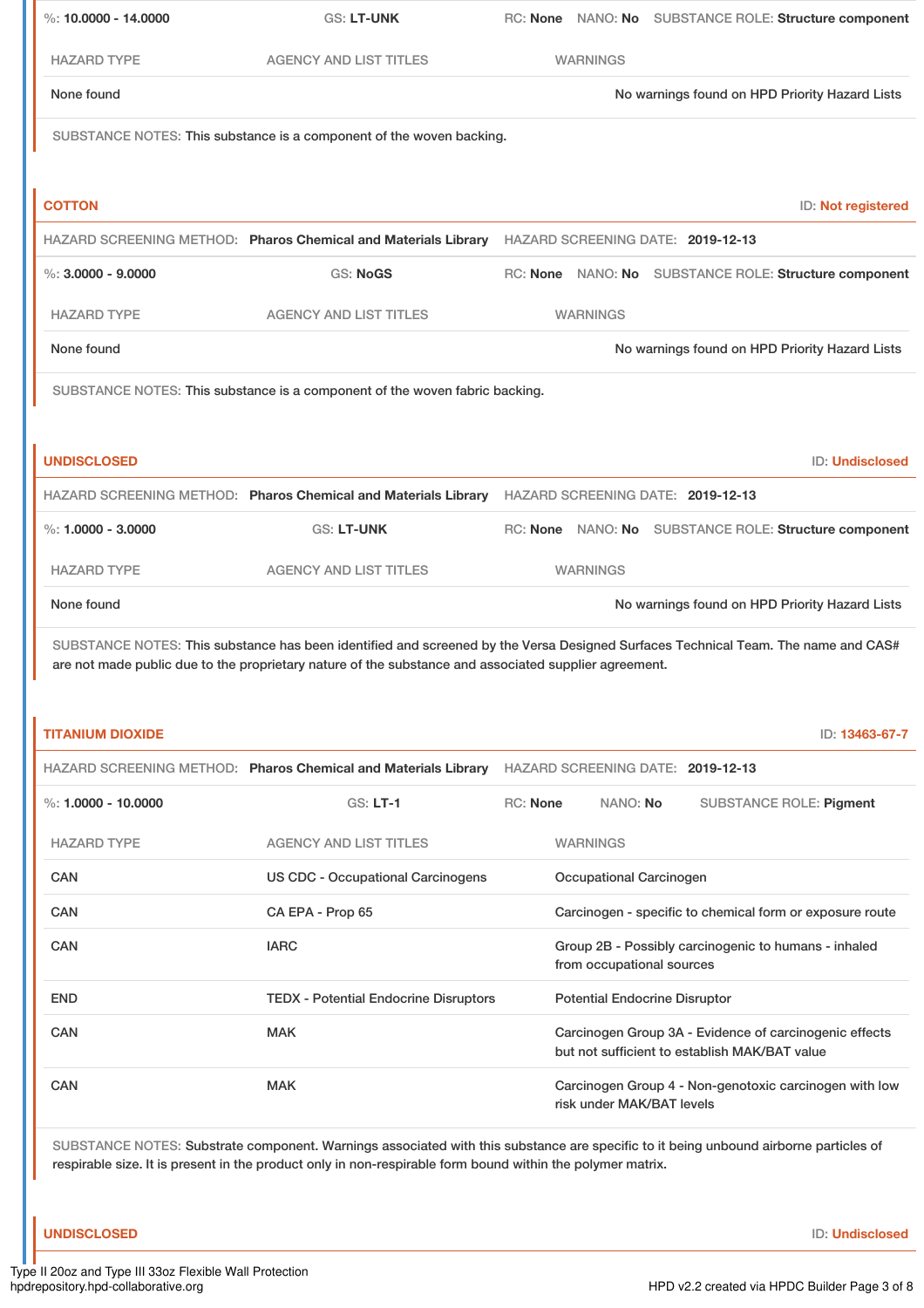|                                                                                                                                                                                                                                            |                                                                                                       | HAZARD SCREENING METHOD: Pharos Chemical and Materials Library HAZARD SCREENING DATE: 2019-12-13                                       |  |  |
|--------------------------------------------------------------------------------------------------------------------------------------------------------------------------------------------------------------------------------------------|-------------------------------------------------------------------------------------------------------|----------------------------------------------------------------------------------------------------------------------------------------|--|--|
| $\%$ : 0.5000 - 1.5000                                                                                                                                                                                                                     | <b>GS: LT-UNK</b>                                                                                     | RC: None NANO: No SUBSTANCE ROLE: Structure component                                                                                  |  |  |
| <b>HAZARD TYPE</b>                                                                                                                                                                                                                         | <b>AGENCY AND LIST TITLES</b>                                                                         | <b>WARNINGS</b>                                                                                                                        |  |  |
| None found                                                                                                                                                                                                                                 |                                                                                                       | No warnings found on HPD Priority Hazard Lists                                                                                         |  |  |
|                                                                                                                                                                                                                                            | are not made public due to the proprietary nature of the substance and associated supplier agreement. | SUBSTANCE NOTES: This substance has been identified and screened by the Versa Designed Surfaces Technical Team. The name and CAS#      |  |  |
| <b>UNDISCLOSED</b>                                                                                                                                                                                                                         |                                                                                                       | <b>ID: Undisclosed</b>                                                                                                                 |  |  |
|                                                                                                                                                                                                                                            | HAZARD SCREENING METHOD: Pharos Chemical and Materials Library                                        | HAZARD SCREENING DATE: 2019-12-13                                                                                                      |  |  |
| $\%$ : 0.1000 - 0.5000                                                                                                                                                                                                                     | GS: LT-P1                                                                                             | RC: None NANO: No SUBSTANCE ROLE: Structure component                                                                                  |  |  |
| <b>HAZARD TYPE</b>                                                                                                                                                                                                                         | <b>AGENCY AND LIST TITLES</b>                                                                         | <b>WARNINGS</b>                                                                                                                        |  |  |
| <b>RES</b>                                                                                                                                                                                                                                 | <b>AOEC - Asthmagens</b>                                                                              | Asthmagen (Rs) - sensitizer-induced                                                                                                    |  |  |
| SUBSTANCE NOTES: This substance has been identified and screened by the Versa Designed Surfaces Technical Team. The name and CAS#<br>are not made public due to the proprietary nature of the substance and associated supplier agreement. |                                                                                                       |                                                                                                                                        |  |  |
| <b>UNDISCLOSED</b>                                                                                                                                                                                                                         |                                                                                                       | <b>ID: Undisclosed</b>                                                                                                                 |  |  |
|                                                                                                                                                                                                                                            | HAZARD SCREENING METHOD: Pharos Chemical and Materials Library                                        | HAZARD SCREENING DATE: 2019-12-13                                                                                                      |  |  |
| $\%$ : 0.1000 - 0.5000                                                                                                                                                                                                                     | <b>GS: LT-UNK</b>                                                                                     | RC: None NANO: No SUBSTANCE ROLE: Structure component                                                                                  |  |  |
| <b>HAZARD TYPE</b>                                                                                                                                                                                                                         | <b>AGENCY AND LIST TITLES</b>                                                                         | <b>WARNINGS</b>                                                                                                                        |  |  |
| None found                                                                                                                                                                                                                                 |                                                                                                       | No warnings found on HPD Priority Hazard Lists                                                                                         |  |  |
| SUBSTANCE NOTES: This substance has been identified and screened by the Versa Designed Surfaces Technical Team. The name and CAS#<br>are not made public due to the proprietary nature of the substance and associated supplier agreement. |                                                                                                       |                                                                                                                                        |  |  |
| <b>UNDISCLOSED</b>                                                                                                                                                                                                                         |                                                                                                       | <b>ID: Undisclosed</b>                                                                                                                 |  |  |
|                                                                                                                                                                                                                                            | HAZARD SCREENING METHOD: Pharos Chemical and Materials Library                                        | HAZARD SCREENING DATE: 2019-12-13                                                                                                      |  |  |
| %: $0.0800 - 0.1900$                                                                                                                                                                                                                       | GS: LT-UNK                                                                                            | RC: None NANO: No SUBSTANCE ROLE: Structure component                                                                                  |  |  |
| <b>HAZARD TYPE</b>                                                                                                                                                                                                                         | <b>AGENCY AND LIST TITLES</b>                                                                         | <b>WARNINGS</b>                                                                                                                        |  |  |
| None found                                                                                                                                                                                                                                 |                                                                                                       | No warnings found on HPD Priority Hazard Lists                                                                                         |  |  |
|                                                                                                                                                                                                                                            | nature of the substance the name and CAS# are not divulged publicly.                                  | SUBSTANCE NOTES: This substance has been identified and screened by the Versa Designed Surfaces Technical Team. Due to the proprietary |  |  |
| <b>UNDISCLOSED</b>                                                                                                                                                                                                                         |                                                                                                       | <b>ID: Undisclosed</b>                                                                                                                 |  |  |
|                                                                                                                                                                                                                                            | HAZARD SCREENING METHOD: Pharos Chemical and Materials Library                                        | HAZARD SCREENING DATE: 2019-12-13                                                                                                      |  |  |
| $\%$ : 0.0500 - 0.1000                                                                                                                                                                                                                     | <b>GS: BM-2</b>                                                                                       | RC: None NANO: No SUBSTANCE ROLE: Structure component                                                                                  |  |  |
|                                                                                                                                                                                                                                            |                                                                                                       |                                                                                                                                        |  |  |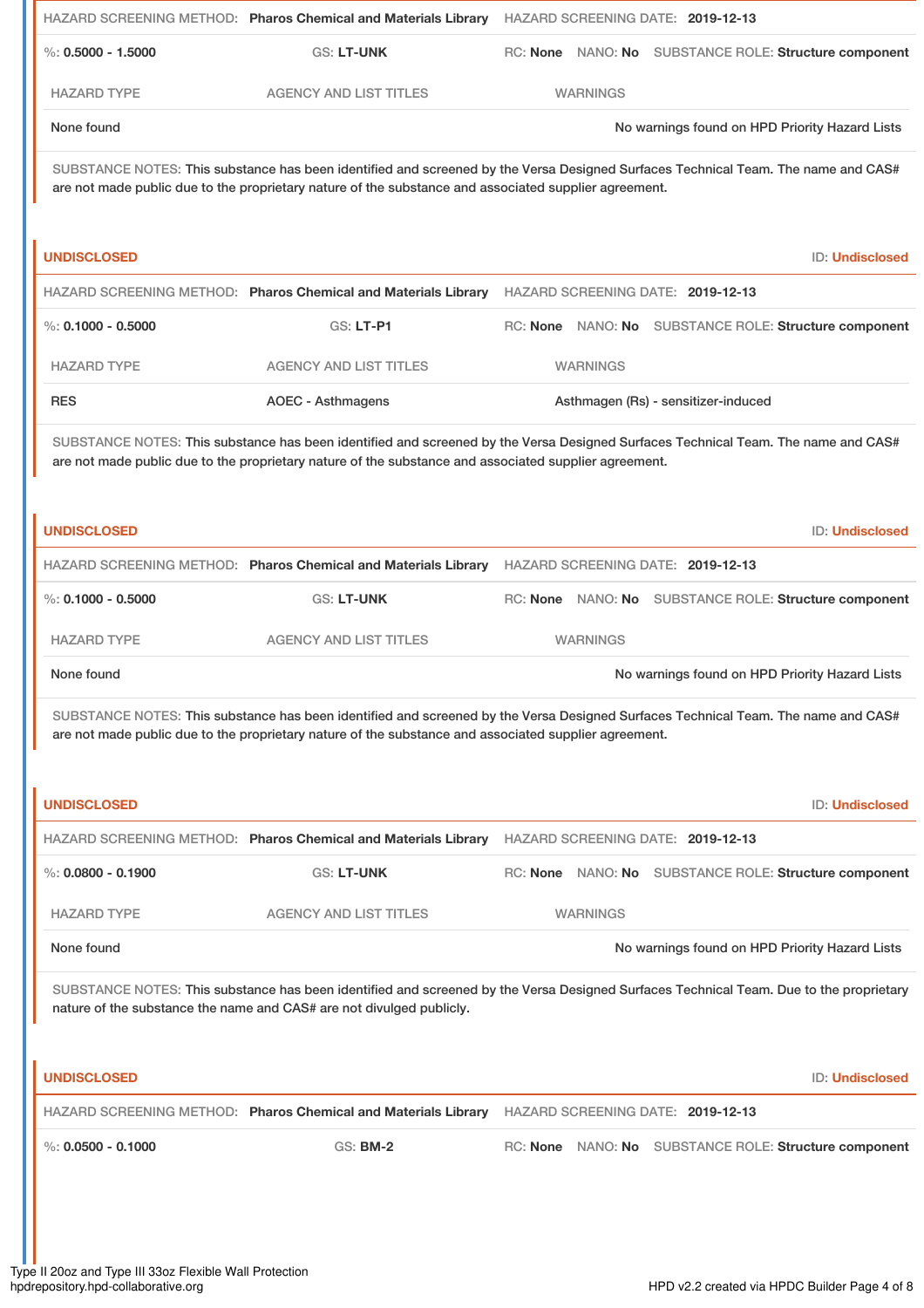|                                                                                                     | <b>HAZARD TYPE</b>                                                                                                                                                                                                                         | <b>AGENCY AND LIST TITLES</b>                                         | <b>WARNINGS</b>                                                                                                                    |                        |  |  |  |  |
|-----------------------------------------------------------------------------------------------------|--------------------------------------------------------------------------------------------------------------------------------------------------------------------------------------------------------------------------------------------|-----------------------------------------------------------------------|------------------------------------------------------------------------------------------------------------------------------------|------------------------|--|--|--|--|
|                                                                                                     | <b>PHY</b>                                                                                                                                                                                                                                 | EU - GHS (H-Statements)                                               | H225 - Highly flammable liquid and vapour                                                                                          |                        |  |  |  |  |
| <b>EYE</b><br>EU - GHS (H-Statements)<br>H319 - Causes serious eye irritation                       |                                                                                                                                                                                                                                            |                                                                       |                                                                                                                                    |                        |  |  |  |  |
|                                                                                                     | SUBSTANCE NOTES: This substance has been identified and screened by the Versa Designed Surfaces Technical Team. The name and CAS#<br>are not made public due to the proprietary nature of the substance and associated supplier agreement. |                                                                       |                                                                                                                                    |                        |  |  |  |  |
|                                                                                                     | <b>UNDISCLOSED</b>                                                                                                                                                                                                                         | ID: Undisclosed                                                       |                                                                                                                                    |                        |  |  |  |  |
| HAZARD SCREENING METHOD: Pharos Chemical and Materials Library<br>HAZARD SCREENING DATE: 2019-12-13 |                                                                                                                                                                                                                                            |                                                                       |                                                                                                                                    |                        |  |  |  |  |
|                                                                                                     |                                                                                                                                                                                                                                            |                                                                       |                                                                                                                                    |                        |  |  |  |  |
|                                                                                                     | $\%$ : 0.0200 - 0.1000                                                                                                                                                                                                                     | <b>GS: NoGS</b>                                                       | RC: None NANO: No SUBSTANCE ROLE: Structure component                                                                              |                        |  |  |  |  |
|                                                                                                     | <b>HAZARD TYPE</b>                                                                                                                                                                                                                         | <b>AGENCY AND LIST TITLES</b>                                         | <b>WARNINGS</b>                                                                                                                    |                        |  |  |  |  |
|                                                                                                     | None found                                                                                                                                                                                                                                 |                                                                       | No warnings found on HPD Priority Hazard Lists                                                                                     |                        |  |  |  |  |
|                                                                                                     |                                                                                                                                                                                                                                            | nature of the ingredient the name and CAS# are not divulged publicly. | SUBSTANCE NOTES: This substance has been identified and screened by Versa Designed Surfaces Technical Team. Due to the proprietary |                        |  |  |  |  |
|                                                                                                     | <b>UNDISCLOSED</b>                                                                                                                                                                                                                         |                                                                       |                                                                                                                                    | <b>ID: Undisclosed</b> |  |  |  |  |

| <b>UNDISCLOSED</b>   |                                                                |                                   |          | <b>ID: Undisclosed</b>                         |
|----------------------|----------------------------------------------------------------|-----------------------------------|----------|------------------------------------------------|
|                      | HAZARD SCREENING METHOD: Pharos Chemical and Materials Library | HAZARD SCREENING DATE: 2019-12-13 |          |                                                |
| %: $0.0050 - 0.1000$ | GS: NoGS                                                       | <b>RC:</b> None                   | NANO: No | SUBSTANCE ROLE: Ink                            |
| <b>HAZARD TYPE</b>   | <b>AGENCY AND LIST TITLES</b>                                  | <b>WARNINGS</b>                   |          |                                                |
| None found           |                                                                |                                   |          | No warnings found on HPD Priority Hazard Lists |

%: **0.0100 - 0.1900** GS: **NoGS** RC: **None** NANO: **No** SUBSTANCE ROLE: **Structure component**

None found Now arrings found on HPD Priority Hazard Lists

SUBSTANCE NOTES: This substance has been identified and screened by the Versa Designed Surfaces Technical Team. The name and CAS#

HAZARD SCREENING METHOD: **Pharos Chemical and Materials Library** HAZARD SCREENING DATE: **2019-12-13**

HAZARD TYPE **AGENCY AND LIST TITLES** WARNINGS

are not made public due to the proprietary nature of the substance and associated supplier agreement

SUBSTANCE NOTES: This substance has been identified and screened by the Versa Designed Surfaces Technical Team. The name and CAS# are not made public due to the proprietary nature of the substance and associated supplier agreement.

| ALUMINUM HYDROXIDE, DRIED (PRIMARY CASRN IS 21645-51-2) |                                                                |                 |                 | ID: 227961-51-5                          |
|---------------------------------------------------------|----------------------------------------------------------------|-----------------|-----------------|------------------------------------------|
|                                                         | HAZARD SCREENING METHOD: Pharos Chemical and Materials Library |                 |                 | HAZARD SCREENING DATE: 2019-12-13        |
| $%$ : Impurity/Residual                                 | $GS:$ BM-2                                                     | <b>RC:</b> None | NANO: No        | <b>SUBSTANCE ROLE: Impurity/Residual</b> |
| <b>HAZARD TYPE</b>                                      | <b>AGENCY AND LIST TITLES</b>                                  |                 | <b>WARNINGS</b> |                                          |
| <b>RES</b>                                              | AOEC - Asthmagens                                              |                 |                 | Asthmagen (Rs) - sensitizer-induced      |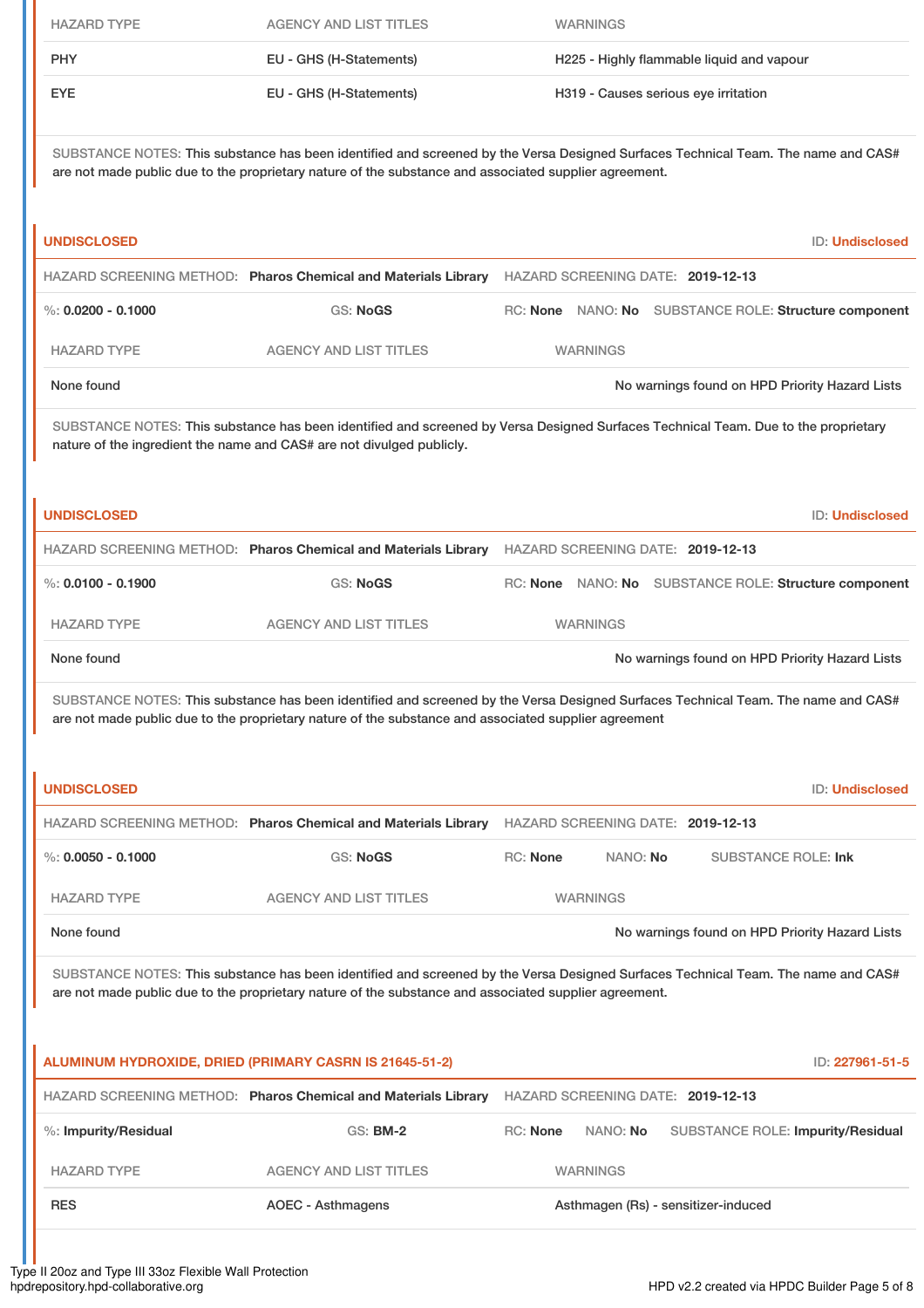SUBSTANCE NOTES: This substance is a residual impurity found in Titanium Dioxide pigment. It is present at <0.2% in the finished product and is bound securely within the polymer matrix and is not in respirable form.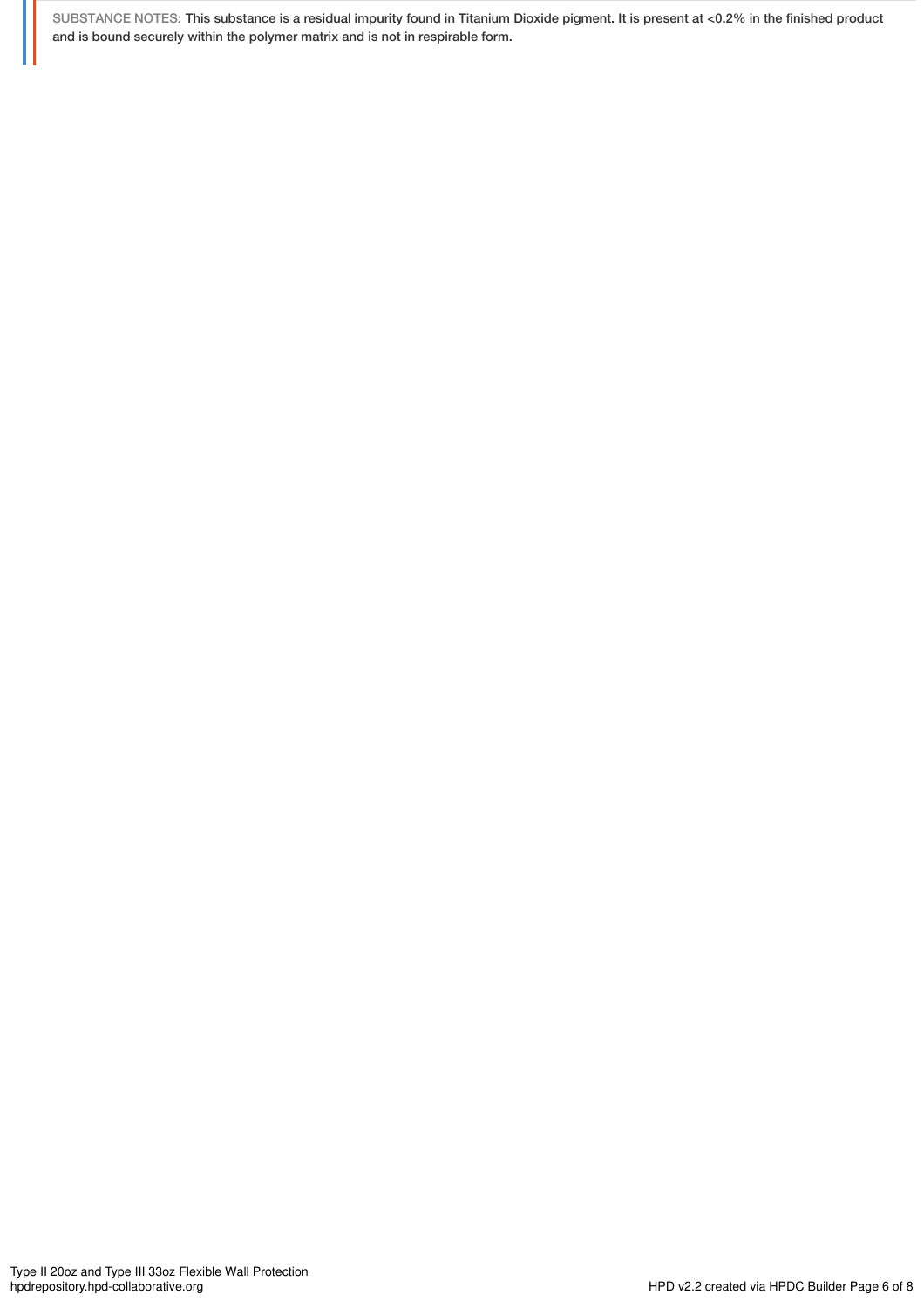*This section lists applicable certification and standards compliance information for VOC emissions and VOC content. Other types of health or environmental performance testing or certifications completed for the product may be provided.*

| <b>VOC EMISSIONS</b>                                                                   | CDPH Standard Method V1.1 (Section 01350/CHPS) - Classroom & Office scenario |  |                                                 |  |
|----------------------------------------------------------------------------------------|------------------------------------------------------------------------------|--|-------------------------------------------------|--|
| CERTIFYING PARTY: Self-declared<br>APPLICABLE FACILITIES: Versa Designed Surfaces 2073 | ISSUE DATE: 2011-10- EXPIRY DATE:<br>04                                      |  | <b>CERTIFIER OR LAB: Berkeley</b><br>Analytical |  |
| McDonald Ave. New Albany, IN 47150<br>CERTIFICATE URL:                                 |                                                                              |  |                                                 |  |

CERTIFICATION AND COMPLIANCE NOTES:

# **Section 4: Accessories**

*This section lists related products or materials that the manufacturer requires or recommends for installation (such as adhesives or fasteners), maintenance, cleaning, or operations. For information relating to the contents of these related products, refer to their applicable Health Product Declarations, if available.*

### **COMMERCIAL GRADE HEAVY DUTY CLAY BASED STRIPPABLE WALLCOVERING AHESIVE**

CONDITION WHEN RECOMMENDED OR REQUIRED AND/OR OTHER NOTES: As recommended by installer.

### **HEAVY DUTY COMMERCIAL GRADE STRIPPABLE VINYL WALLCOVERING ADHESIVE**

CONDITION WHEN RECOMMENDED OR REQUIRED AND/OR OTHER NOTES: As recommended by the installer.

# **Section 5: General Notes**

Meets criteria for low emission classification per CA01350 IAQ.

HPD URL: **No HPD Available**

HPD URL: **No HPD Available**